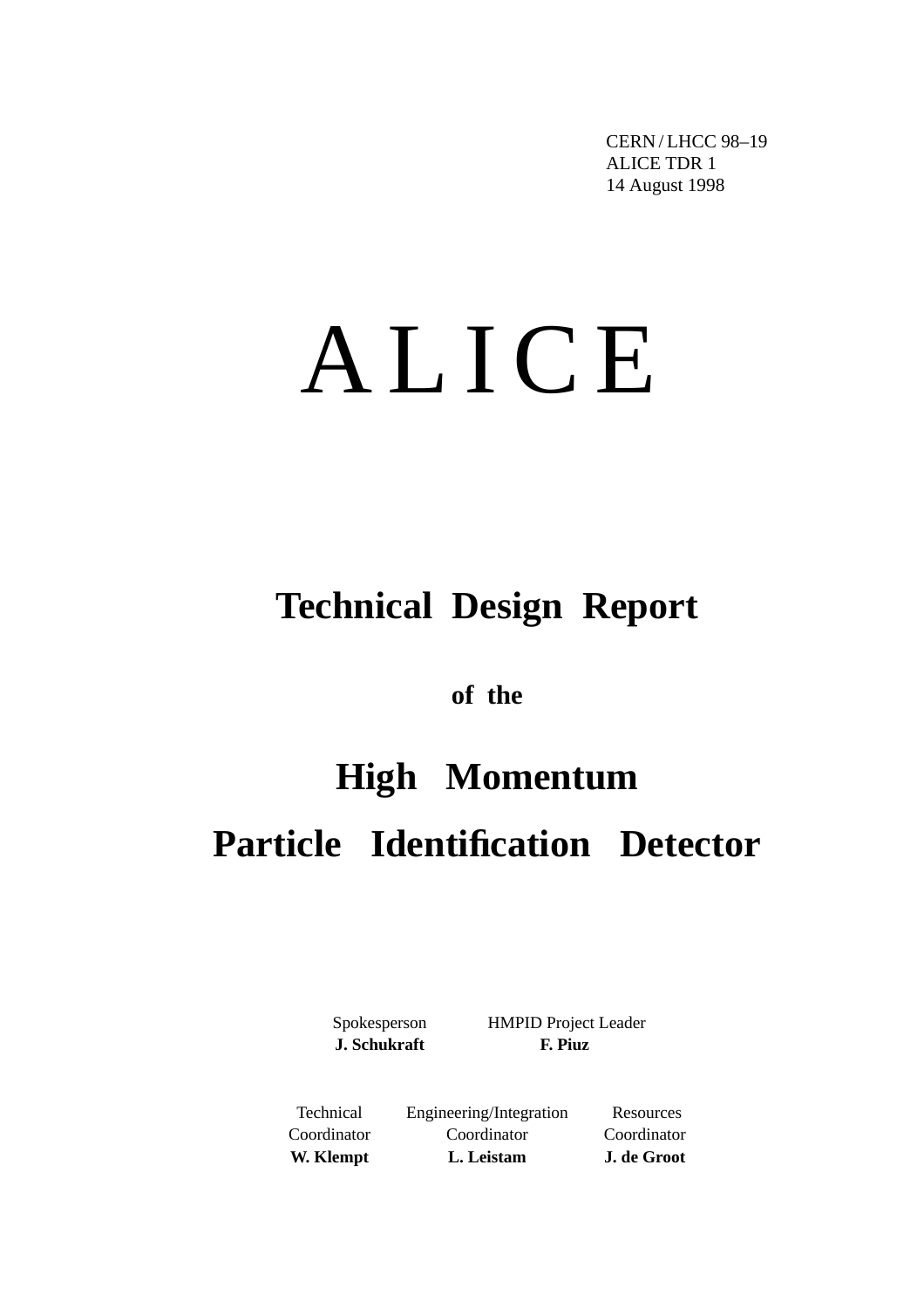Cover design by Fabienne Marcastel

Printed at CERN August 1998 ISBN 92-9083-134-0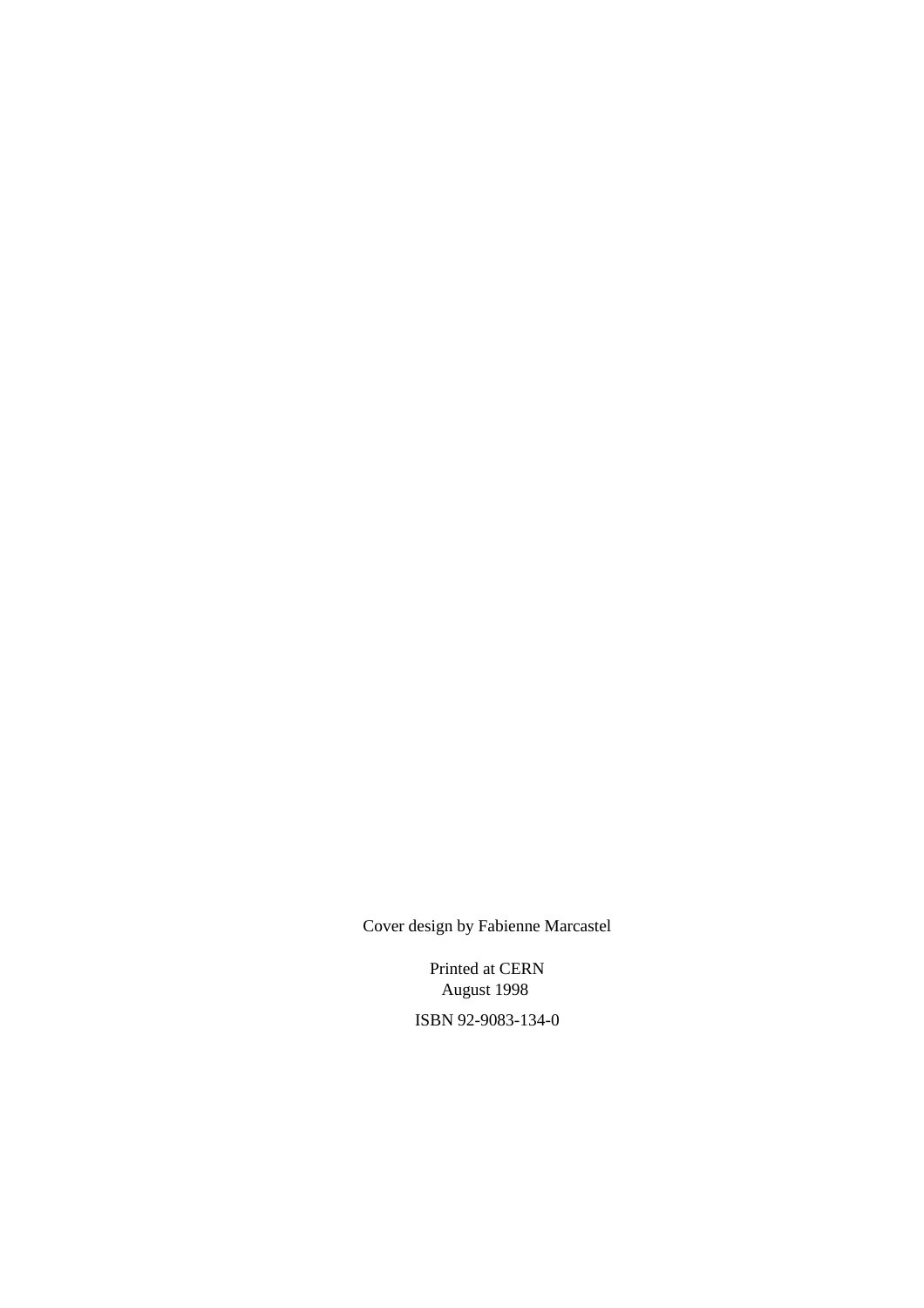### **ALICE Collaboration**

Alessandria, Italy, Facoltà di Scienze dell'Università: S. Beolè, G. Dellacasa, L. Ramello, E. Scalas, M. Sitta and C. Soave.

**Aligarh, India,** Physics Department, Muslim University: N. Ahmad, S. Ahmad, T. Ahmad, W. Baritak, M. Irfan and M. Zafar.

**Athens, Greece,** Nuclear and Particle Physics Division, University of Athens: A. Angelis, A. Kapogiannis, G. Mavromanolakis and A.D. Panagiotou.

**Attikis, Greece,** Institute of Nuclear Physics, NRC Demokritos: K. Kalfas.

Bari, Italy, Dipartimento di Fisica dell'Università and Sezione INFN: N. Colonna, D. Cozza, D. Di Bari, D. Elia, R.A. Fini, B. Ghidini, V. Lenti, L. Liberti, R. Loconsole, V. Manzari, E. Nappi, F. Navach, F. Posa, S. Stucchi and G. Tomasicchio.

**Bari, Italy,** Politecnico and Sezione INFN: F. Corsi, D. De Venuto, M. Di Ciano, G. Gramegna, A. Grimaldi, C. Marzocca and E. Monno.

**Beijing, China,** China Institute of Atomic Energy: Z. Sun.

**Bergen, Norway,** Department of Physics, University of Bergen: E. Andersen, K. Fanebust, H. Helstrup, A.K. Holme A. Klovning, O. Maeland, O.H. Odland and T.F. Thorsteinsen.

**Bhubaneswar, India,** Institute of Physics: D.P. Mahapatra and S.C. Phatak.

**Birmingham, United Kingdom,** School of Physics and Space Research, University of Birmingham: I.J. Bloodworth, D. Evans, G.T. Jones, P. Jovanovic, J.B. Kinson, A. Kirk, O. Villalobos Baillie and ´ M.F. Votruba.

**Bratislava, Slovakia,** Faculty of Mathematics and Physics, Comenius University: J. Braciník, V. Černý, J. Ftáčnik, V. Hlinka, M. Ivanov, R. Janik, R. Lietava, M. Pikna, J. Pišút, N. Pišútová, B. Sitar, P. Strmeň and I. Szarka.

**Budapest, Hungary,** KFKI Research Institute for Particle and Nuclear Physics, Academy of Science: E. Denes, B. Eged, Z. Fodor, G. Harangozo, T. Kiss, Z. Meggyesi, G. Palla, T. Roka, J. Sulyan, L. Szendrei, J. Sziklai, D.L. Tarjan, B.N. Vissy and J. Zimanyi.

**Cagliari, Italy,** Dipartimento di Fisica dell'Universita and Sezione INFN: ` M. Cerù, C. Cicalo, A. De Falco, A. Lai, M. Macciotta-Serpi, A. Masoni, S.A. Mauro, G. Puddu, S. Serci, E. Siddi, P. Temnikov and G. Usai.

**Calcutta, India,** Saha Institute of Nuclear Physics: P. Bhattacharya, S. Bose, Sukalyan Chattopadhyay, N. Majumdar, A. Sanyal, S. Sarkar, P. Sen, S.K. Sen and B.C. Sinha.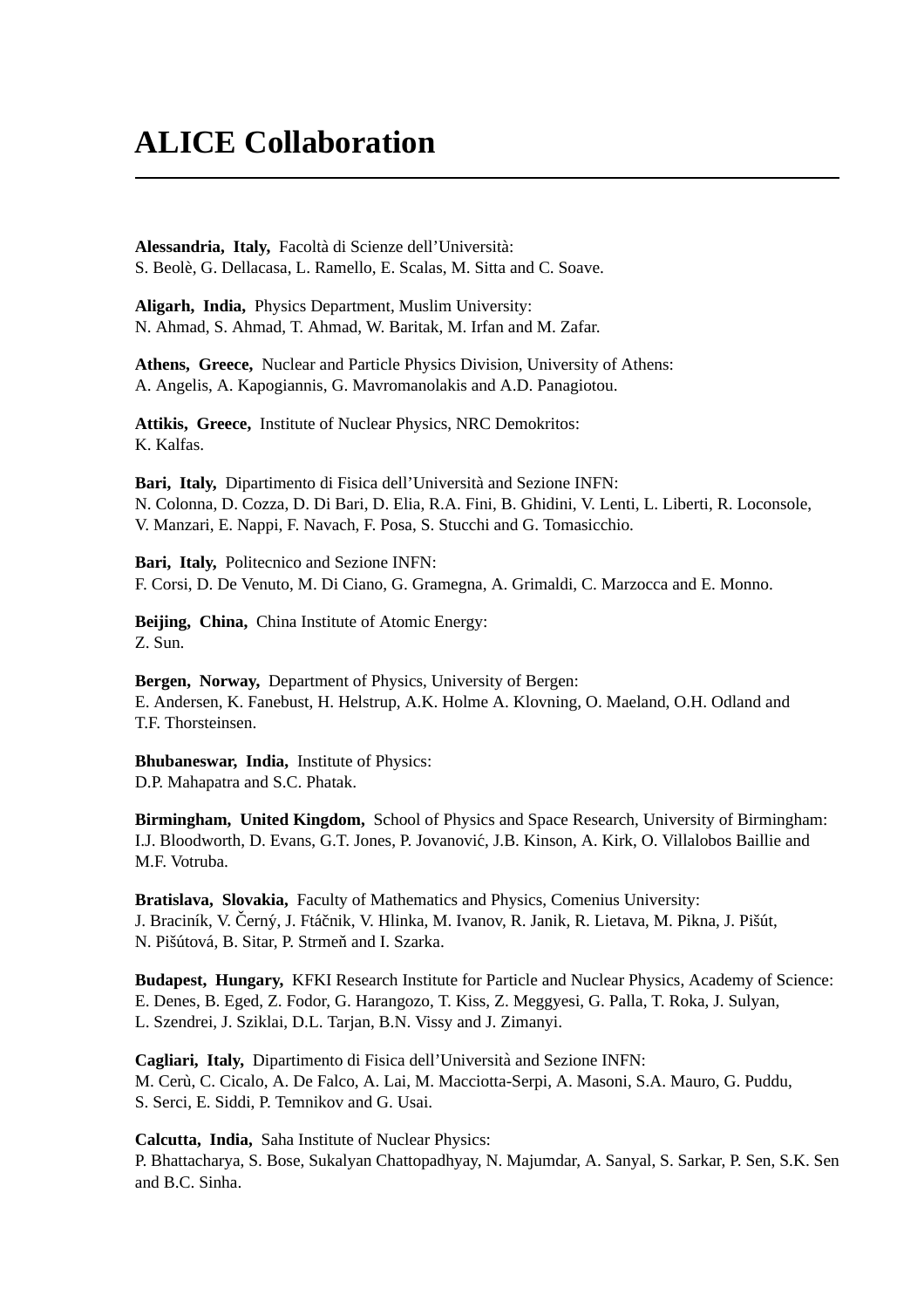#### **Calcutta, India,** Variable Energy Cyclotron Centre:

Subhasis Chattopadhyay, M.R. Dutta Majumdar, M.S. Ganti, T.K. Nayak, R.N. Singaraju, M.D. Trivedi and Y.P. Viyogi.

**Catania, Italy,** Dipartimento di Fisica dell'Universita and Sezione INFN: ` A. Badala, R. Barbera, U. Becciani, C. Caligiore, M. Gulino, S. Ingrassia, A. Insolia, F. Librizzi, ` D. Lo Presti, A. Palmeri, S. Panebianco, G.S. Pappalardo, L. Pappalardo, C. Petta, N. Randazzo, S. Reito, F. Riggi, A.C. Russo, G.V. Russo, M. Russo, G. Saccà and A. Sciutto.

**CERN, Geneva,** Switzerland, European Organization for Nuclear Research:

J. Bachler, L. Barwacz, J.A. Belikov, V. Berejnoi, J.-C. Berset, R. Brun, M. Burns, M. Campbell, ¨ E. Cantatore, W. Carena, F. Carminati, J. Christiansen, C. D'Ambrosio, M. Davenport, C. Eisenberg, T. Grassi, J. de Groot, A. Di Mauro, R. Divia, C. Engster, H.G. Fischer, M. Flammier, F. Formenti, ` D. Fraissard, E. Futo, E. Gaumann, M. Goossens, B. Goret, C. Gregory, P.G. Innocenti, A. Jachołkowski, W. Klempt, K. Knudson, G. Lecoeur, J.C. Legrand, L. Leistam, Y. Lesenechal, C. Lourenco, M. Macowicz, T. Marszal, P. Martinengo, M. Mast, R. Monnin, M. Morel, A. Morsch, M. Mota, L. Musa, L. Pigni, F. Piuz, E. Quercigh, J. Raynaud, H. Renshall, A. Rivetti, G. Rubin, K. Šafařík, J.-C. Santiard, J. Schukraft, E. Scomparin, W. Snoeys, C. Sobczynski, P. Sonderegger, M. Spegel, D. Swoboda, P. Szymanski, J.-C. Tarle, J. van Beelen, H. van der Velde, P. Vande Vyvre, ´ A. Vascotto, D. Vranic, S. Wenig, P. Wertelaers and T. Williams.

**Chandigarh, India,** Physics Department, Panjab University: M.M. Aggarwal, A.K. Bhati and V.S. Bhatia.

**Clermont-Ferrand, France,** Universite Blaise Pascal and IN2P3: ´

J.P. Alard, R. Babut, A. Baldit, N. Bastid, G. Blanchard, M. Brossard, N. Brun, J. Castor, T. Chambon, F. Daudon, A. Devaux, P. Dupieux, B. Espagnon, J. Fargeix, P. Force, F. Manso, S. Mayade, V. Ramillien, G. Roche, O. Roig, L. Royer, P. Saturnini and G. Savinel.

Coimbra, Portugal, Departamento de Física, Faculdade de Ciências e Tecnologia: R. Ferreira Marques, P. Fonte and A. Policarpo.

**Columbus, U.S.A.,** Department of Physics, Ohio State University: D. Hardtke, T.O. Humanic, M. Lisa, G. Lo Curto, B. Nilsen, G. Paic, D.M. Reichhold and ´ E. Sugarbaker.

**Copenhagen, Denmark,** Niels Bohr Institute: I. Bearden, H. Bøggild, J. Gaardhøje and B. Nielsen.

**Cracow, Poland,** Henryk Niewodniczanski Institute of Nuclear Physics, High Energy Physics Department:

J. Bartke, E. Gładysz-Dziaduś, E. Górnicki, M. Kowalski, K. Papiernik, A. Rybicki, P. Stefański and Z. Wlodarczy $k^{1}$ .

Darmstadt, Germany, Gesellschaft für Schwerionenforschung (GSI): A. Andronic, R. Averbeck, C. Blume, P. Braun-Munzinger, P. Crochet, A. Deusser, A. Devismes, J. Eschke, N. Herrmann, B. Kolb, J. Lühning, U. Lynen, D. Miskowiec, W.F.J. Müller, C. Never, A. Sandoval, H. Sann, H.R. Schmidt, H. Stelzer, W. von Rüden and A. Wörner.

**Frankfurt, Germany, Institut für Kernphysik, Johann-Wolfgang Göthe Universität:** C. Bormann, P. Buncic, P. Foka, M. Gaździcki, J. Günther, R. Renfordt, D. Röhrich, G. Roland, R. Stock, H. Ströbele and P. Szymanski.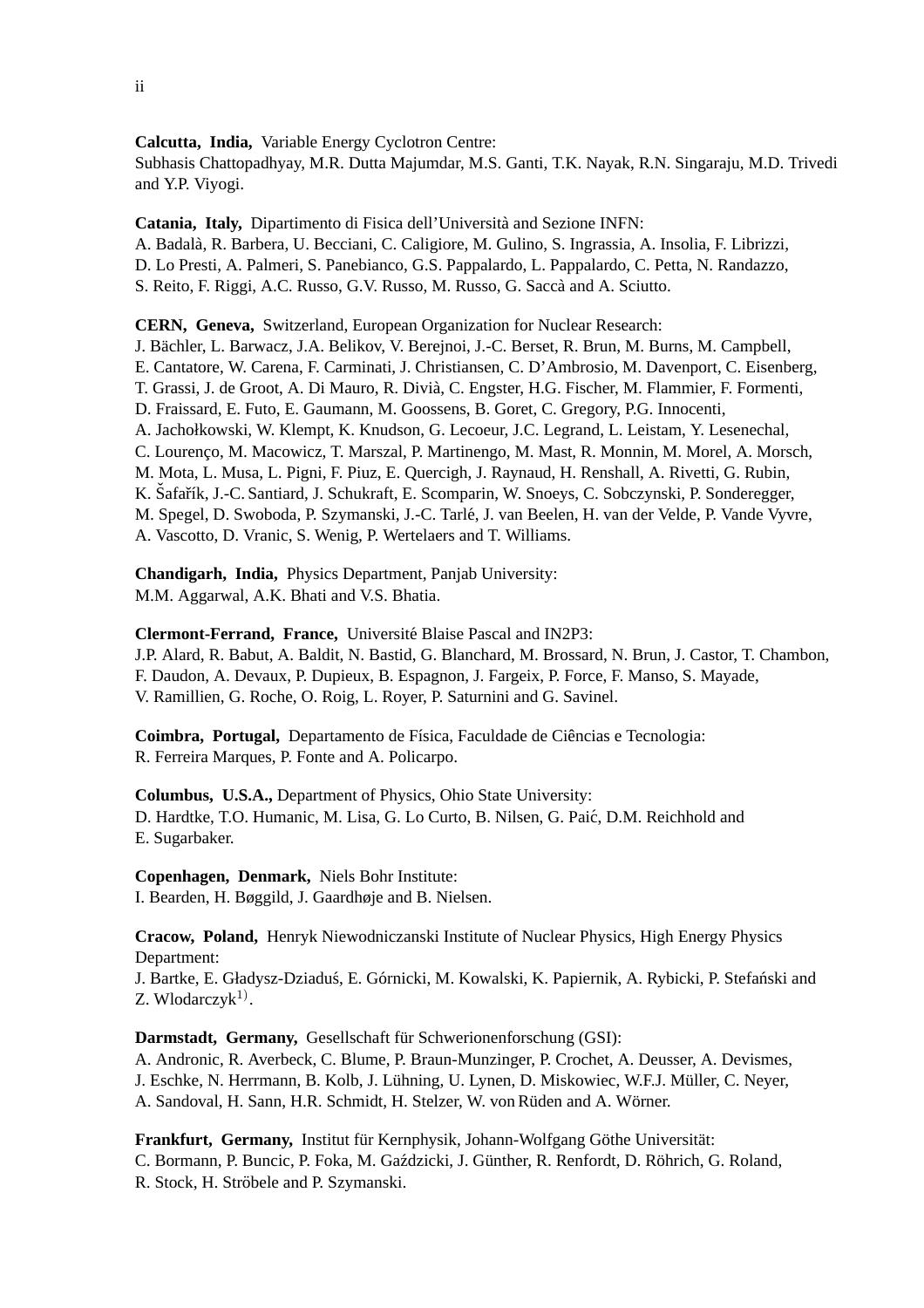**Gatchina, Russia,** St Petersburg Nuclear Physics Institute: B. Komkov, V. Mylnikov, V. Nikouline, V. Samsonov, S. Volkov and A. Vorobiev.

Geneva, Switzerland, Department de Physique Nucléaire et Corpusculaire, Université de Genève: M. Martin and L. Rosselet.

Heidelberg, Germany, Max-Planck-Institut für Kernphysik: F. Ceretto, C. Fuchs, J. Rak and J.P. Wurm.

**Heidelberg, Germany,** Physikalisches Institut, Ruprecht-Karls Universitat: ¨ H. Appelshäuser, R. Baur, S. Esumi, P. Glässel, B. Lenkeit, M. Messer, A. Pfeiffer, W. Schmitz, J. Stachel, H. Tilsner, C. Voigt, S. Voloshin, J.P. Wessels and T. Wienold.

**Ioannina, Greece,** University of Ioannina, Department of Physics: X. Aslanoglou.

**Jaipur, India,** Physics Department, University of Rajasthan: K.B. Bhalla, A. Bharti, S.K. Gupta, V. Kumar, R. Raniwala and S. Raniwala.

**Jammu, India,** Physics Department, Jammu University: P.V.K.S. Baba, S.K. Badyal, A. Bhasin, A. Gupta, V.K. Gupta, L.K. Mangotra, N.K. Rao and S.S. Sambyal.

**JINR, Dubna,** Russia, Joint Institute for Nuclear Research:

P.G. Akichine, V.A. Arefiev, E.V. Arkhipov, V.I. Astakhov, Alexandre Baldine, Anton Baldine, V.D. Bartenev, B.V. Batiounia, N.A. Blinov, M. Bondila, V.F. Boreiko, Z.V. Borissovskaia, Y.T. Borzunov, A.V. Chabounov, G.S. Chabratova, I.A. Chichov, V.I. Datskov, V.K. Dodokhov, L.G. Efimov, A.G. Fedounov, L.B. Golovanov, B.N. Guouskov, O.I. Iouldachev, V.G. Kadychevsky, V.S. Korolev, A.D. Kovalenko, V.L. Lioubochits, V.I. Lobanov, G.I. Lykasov, E.A. Matiouchevski, A.N. Maximov, R.R. Mekhtiev, K.V. Mikhailov, D.P. Mikhalev, I. Minaev, P.V. Nomokonov, A.N. Parfenov, I.V. Pouzynin, A.B. Sadovski, S.V. Semashko, A.E. Senner, I.A. Shelaev, A.V. Sidorov, N.V. Slavine, R.V. Slepnev, G.P. Tsvineva, A.S. Vodopianov, M.B. Yuldasheva, S. Zaporozhets and A.I. Zintchenko.

V. Diomkin<sup>2)</sup>, V. Kuznetsov<sup>2)</sup>, V. Shestakov<sup>2)</sup> and I. Tkatchouk<sup>2)</sup>.

Ts. Baatar<sup>3)</sup>, B. Khurelbaatar<sup>3)</sup> and R. Togoo<sup>3)</sup>.

K.G. Akhobadze<sup>4)</sup>, A.K. Diavrishvili<sup>4)</sup>, T. Grigalashvili<sup>4)</sup>, E.S. Ioramashvili<sup>4)</sup>, A.V. Kharadze<sup>4)</sup>, L. Khizanishvili<sup>4)</sup>, T.V. Khuskivadze<sup>4)</sup>, L.V. Shalamberidze<sup>4)</sup> and N. Shubitidze<sup>4)</sup>.

V. Djordjadze<sup>5)</sup>, N. Grigalashvili<sup>5)</sup>, Z. Menteshashvili<sup>5)</sup>, M. Nioradze<sup>5)</sup>, M. Tabidze<sup>5)</sup> and  $Y.$  Tevzadze<sup>5)</sup>.

**Jyvaskyla, Finland,** Department of Physics, University of Jyvaskyla and University of Helsinki: J. Aysto, W. Trzaska and V. Ruuskanen.

**Kharkov, Ukraine,** National Scientific Centre 'Kharkov Institute of Physics and Technology': G.L. Bochek, V.F. Boldyshev, I.F. Chervonny, A.N. Dovbnya, V.I. Kulibaba, N.I. Maslov, S.M. Potin, I.M. Prokhorets and A.F. Starodubtsev.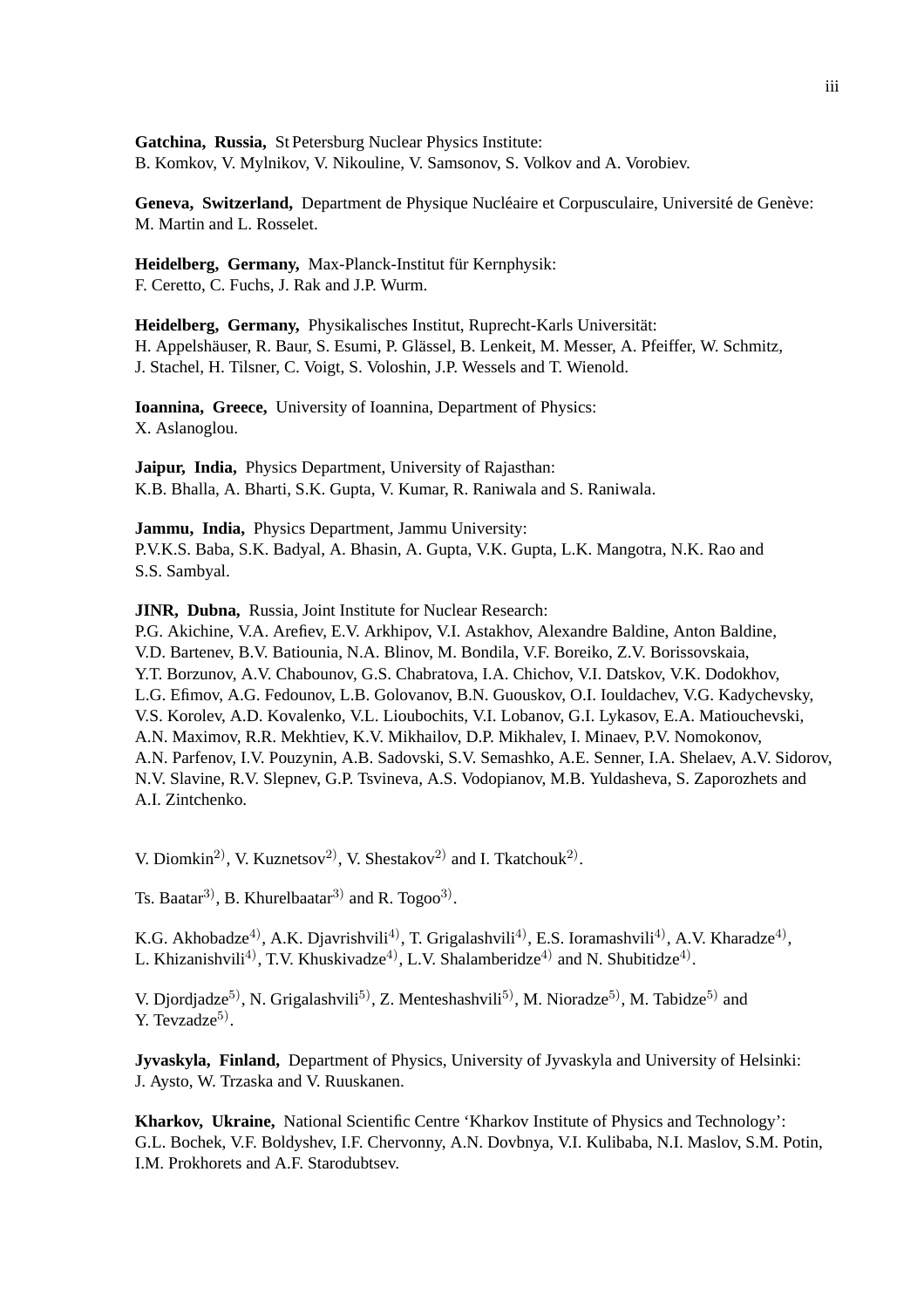**Kharkov, Ukraine,** Scientific and Technological Research Institute of Instrument Engineering: V.N. Borshchov, S.K. Kiprich, O.M. Listratenko, V.E. Starkov and M. Zamirets.

**Kiev, Ukraine,** Department of High Energy Density Physics, Bogolyubov Institute for Theoretical Physics, National Academy of Sciences of Ukraine: D.E. Kharzeev, O. Pavlenko, A. Velytsky and H. Zinovyev.

**Košice, Slovakia, Institute of Experimental Physics, Slovak Academy of Sciences and Faculty of** Science P.J. Šafárik University:

J. Fedoršin, M. Hnatič, A. Jusko, B. Kocper, I. Králik, A. Kravčáková, F. Kriváň, I. Kuľková, M. Lupták, G. Martinská, B. Pastirčák, L. Šándor, J. Urbán, S. Vokál and J. Vrláková.

**Legnaro, Italy,** Laboratori Nazionali di Legnaro: R.A. Ricci.

Lisbon, Portugal, Departamento de Física, Instituto Superior Técnico: J. Barbosa, P. Branco, R. Carvalho, J. Seixas and R. Vilela Mendes.

**Lund, Sweden,** Division of Cosmic and Subatomic Physics, University of Lund: L. Carlen, K. El Chenawi, S.I.A. Garpman, H.-A. Gustafsson, P. Nilsson, A. Oskarsson, L. Osterman, I. Otterlund, D. Silvermyr, K. Söderström and E.A. Stenlund.

Lyon, France, Institut de Physique Nucléaire de Lyon, Université Claude Bernard Lyon-I: M. Chevallier, B. Cheynis, J.Y. Grossiord, A. Guichard, D. Guinet, G. Jacquet and P. Lautesse.

Marburg, Germany, Fachbereich Physik, Philipps Universität: F. Eckhardt, V. Friese and F. Pühlhofer.

**Mexico City, Mexico, Centro de Investigación y de Estúdios Avanzados:** T. Fearnley, G. Herrera Corral and H. Mendez.

**Minsk, Belarus,** Institute for Nuclear Problems, State University: A.A. Lobko

**Moscow, Russia,** Institute for Nuclear Research, Academy of Science: K.A. Chileev, S.N. Filippov, Ju.K. Gavrilov, M.B. Goloubeva, M.N. Gotra, F.F. Gouber, T.L. Karavitcheva, A.B. Kourepin, V.D. Laptev, A.I. Maevskaya, V.I. Razine, A.I. Rechetine, N.M. Sobolevsky and N.S. Topilskaia.

**Moscow, Russia,** Institute for Theoretical and Experimental Physics: A.N. Akindinov, S.V. Boiarinov, V. Golovine, I.G. Grichouk, A.B. Kaidalov, M.M. Kats, I.T. Kiselev, S.M. Kisselev, I. Kisselevitch, E. Lioublev, A.N. Martemiyanov, M. Martemianov, P.A. Polozov, S.A. Pozdniakov, V.S. Serov, A.V. Smirnitski, M.M. Tchoumakov, I.A. Vetlitski, K.G. Voloshin, L.S. Vorobyev and B.V. Zagreev.

**Moscow, Russia,** Russian Research Center "I.V. Kurchatov Institute": V. Antonenko, S. Beliaev, R. Cherbatchev, I. Doubovik, S. Fokine, M. Ippolitov, K. Karadjev, A.L. Lebedev, V. Lebedev, V.I. Manko, G. Mguebrichvili, T. Moukhanova, A. Nianine, S. Nikolaev, O. Patarakine, D. Peressounko, I. Sibiriak, A. Vasiliev, A. Vinogradov and M. Volkov.

**Moscow, Russia,** Moscow Engineering Physics Institute: V. Grigoriev, V. Kapline, V. Loguinov and M. Strikhanov.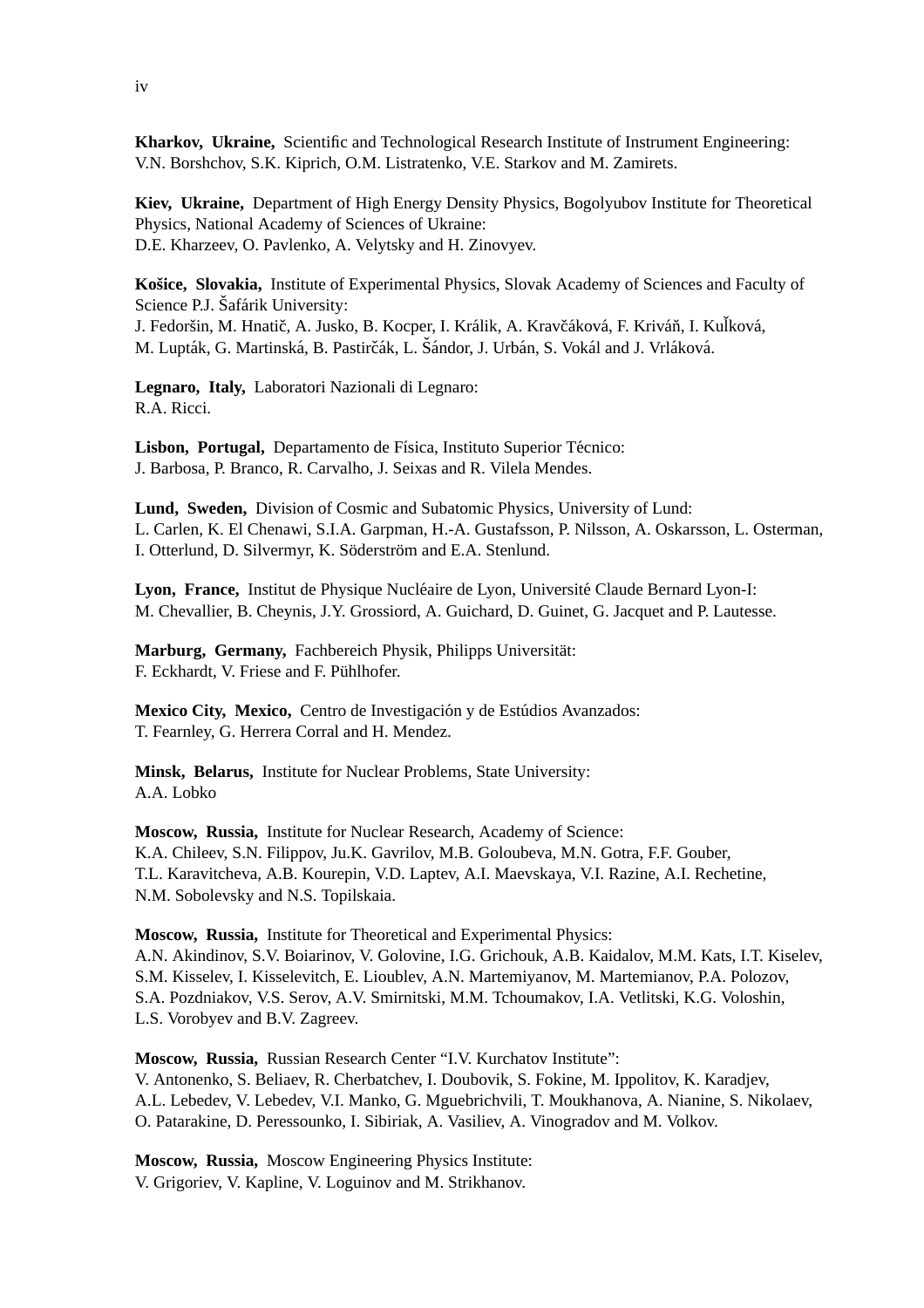**Mumbay, India,** Physics Department, Indian Institute of Technology: R. Varma.

**Münster, Germany, Institut für Kernphysik, Westfälische Wilhelms Universität:** C. Barlag, D. Bucher, T. Peitzmann, R. Santo and H. Schlagheck.

Nantes, France, Laboratoire de Physique Subatomique et des Technologies Associées: A. Boucham, S. Bouvier, J.P. Cussonneau, B. Erazmus, S. Giliberto, B. Guillet, H.H. Gutbrod, M.S. Labalme, P. Lautridou, F. Lefèvre, L. Luquin, L. Martin, V. Métivier, A. Rahmani, O. Ravel, T. Reposeur, F. Retiere, C.S. Roy and D. Roy.

**Novosibirsk, Russia,** Budker Institute for Nuclear Physics: A.R. Frolov, I.N. Pestov and M.A. Tiounov.

**Oak Ridge, U.S.A.,** Instrumentation and Controls Division, Oak Ridge National Laboratory: C.L. Britton, W.L. Bryan, M.N. Ericson, M.J. Paulus, M.L. Simpson, J.W. Walker and A.L. Wintenberg.

**Orsay, France, Institut de Physique Nucléaire, Université de Paris-Sud:** L. Bimbot, M.P. Comets, P.F. Courtat, R. Douet, B. Genolini, H. Harroch, D. Jouan, L. Kharmandarian, Y. Le Bornec, M. Mac Cormick, J. Peyré, J. Pouthas and N. Willis.

**Oslo, Norway,** Department of Physics, University of Oslo: L.M. Ingebrigtsen, G. Løvhøiden, B. Skaali and D. Wormald.

Padua, Italy, Dipartimento di Fisica dell'Università and Sezione INFN: F. Antinori, F. Brandolini, N. Carrer, T. Grassi, M. Morando, A. Pepato, F. Scarlassara, G. Segato, F. Stanco and E. Zanoni.

**Prague, Czech Republic,** Institute of Physics, Academy of Science: J. Mareš, E. Mihoková, M. Nikl, K. Píška, K. Polák and P. Závada.

**Protvino, Russia,** Institute for High Energy Physics: A.M. Blik, M. Bogolyubsky, G. Britvitch, S. Erine, G.V. Khaoustov, I.V. Kharlov, V.N. Kolossov, V. Lichine, S.A. Sadovski, V.D. Samoilenko, P.A. Semenov, V.I. Suzdalev, V. Tikhonov and A. Zviagine.

**Řež u Prahy, Czech Republic,** Academy of Sciences of Czech Republic, Nuclear Physics Institute: V. Hanzal, J. Hošek I. Hrivnačova, V. Kuschpil, A. Kugler, V. Petraček, M. Šumbera, A. Tlustý, V. Wagner and D. Zakoucky.

**Rome, Italy,** Dipartimento di Fisica dell'Universita` 'La Sapienza' and Sezione INFN: S. Di Liberto, A.M. Mazzoni, F. Meddi, D. Prosperi and G. Rosa.

Saclay, France, Centre d'Etudes Nucléaires, DAPNIA/SPhN: A. Baldisseri, H. Borel, J. Gosset, F.M. Staley and Y. Terrien.

**Salerno, Italy,** Dipartimento di Fisica Teorica e S.M.S.A., Universita di Salerno and Sezione INFN: ` G. Grella, M. Guida, G. Romano and T. Virgili.

**Sarov, Russia,** Russian Federal Nuclear Center (VNIIEF):

S. Abramovitch, V. Basmanov, E. Fomouchkine, V. Ianowski, R. Ilkaev, L. Ilkaeva, A. Khlebnikov,

S. Nazarenko, V. Pounine, S. Poutevskoi, G.G. Savkin, I. Selin, I. Vinogradov and A. Zhitnik.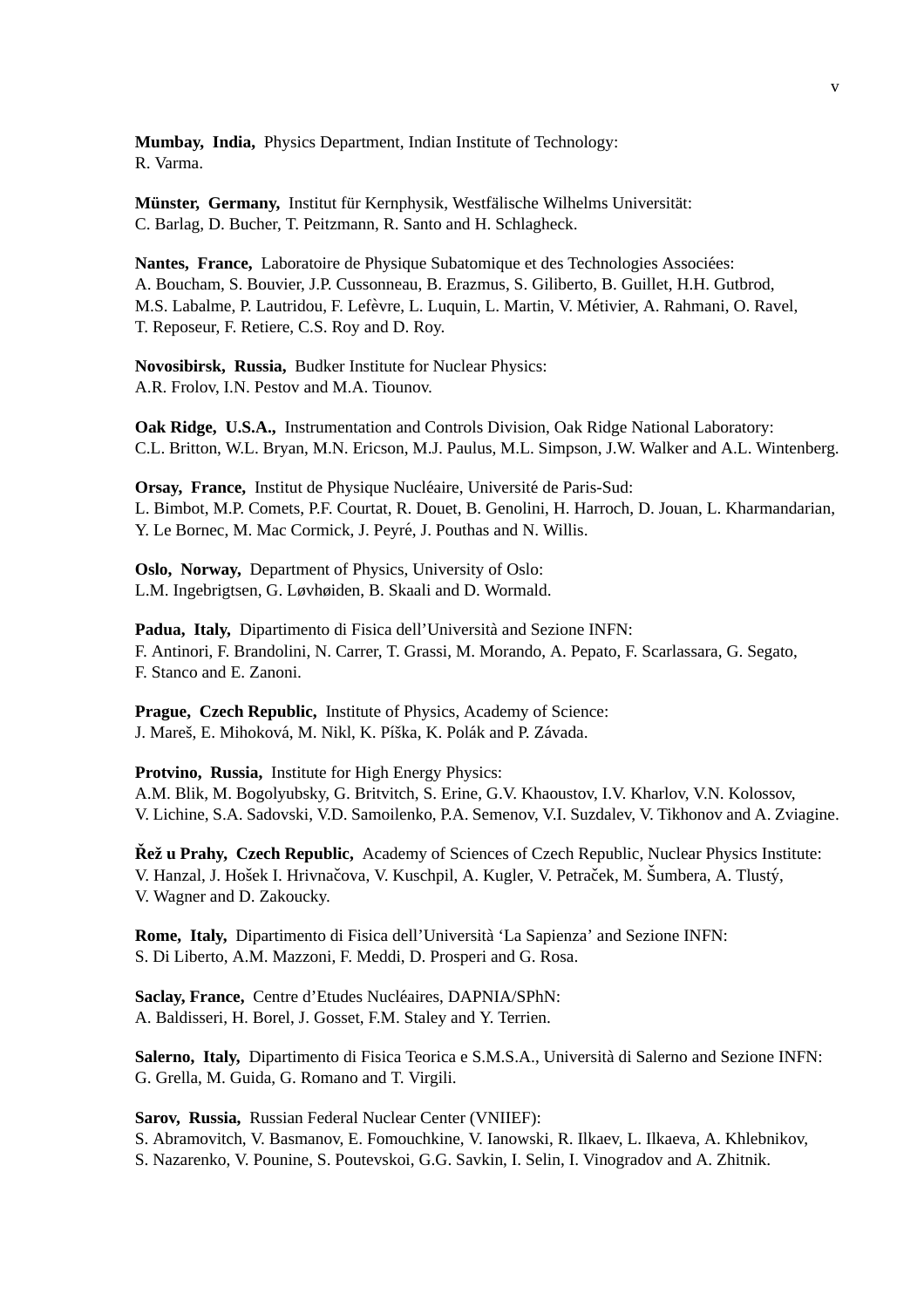vi

**St Petersburg, Russia,** Institute for Physics of St Petersburg State University, Mendeleev Institute for Metrology and Meson Scientific Association:

L.Y. Abramova, V.S. Alexandrov, V.M. Baratov, A.A. Bolonine, M.A. Braun, V.M. Dobulevitch, G.A. Feofilov, O.N. Godissov, S. Guerassimov, S.N. Igolkine, M.I. Ioudkine, A.A. Kolojvari, V. Kondratiev, I.A. Novikov, S.V. Potapov, O.I. Stolyarov, T.A. Toulina, F.A. Tsimbal, F.F. Valiev, V.V. Vetchernine, L.I. Vinogradov and L.F. Vitouchkine.

**Strasbourg, France,** Institut de Recherches Subatomiques:

L. Arnold, M. Ayachi, J. Baudot, J.D. Berst, J.P. Blondé, J.P. Coffin, W. Dulinski, G. Guillaume, L. Guthneck, L. Hebrard, S. Higueret, Y. Hu, F. Jundt, C. Kuhn, J. Lutz, A. Michalon, F. Rami and C. Suire.

**Trieste, Italy,** Dipartimento di Fisica dell'Universita and Sezione INFN: ` V. Bonvicini, A. Gregorio, A. Rachevski, A. Vacchi L. Valentincic and N. Zampa.

**Turin, Italy,** Dipartimento di Fisica Sperimentale dell'Universita and Sezione INFN: ` B. Alessandro, R. Arnaldi, R. Astengo, G. Bonazzola, E. Botta, L. Busso, P.G. Cerello, E. Chiavassa, P. Cortese, F. Daudo, N. De Marco, R. Farano, A. Feliciello, S. Gallian, M. Gallio, G. Giraudo, P. Giubellino, A.R. Hernandez Montoya, M. Idzik, A. Marzari-Chiesa, M. Masera, G. Mazza, B. Minetti, A. Musso, D. Nouais, A. Piccotti, L. Riccati, A. Rivetti, F. Tosello and E. Vercellin.

**Utrecht, The Netherlands,** NIKHEF and Subatomic Physics Department of the Utrecht University: M. Botje, A. Buijs, A. De Haas, R. Kamermans, P.G. Kuijer, C.J. Oskamp, A. Van Den Brink and N. Van Eijndhoven.

**Warsaw, Poland,** Soltan Institute for Nuclear Studies: D. Czerwinski, A. Deloff, K. Karpio, S. Kozak, L. Lukaszek, H. Malinowski, T. Siemiarczuk, G. Stefanek, L. Tykarski and G. Wilk.

**Wuhan, China,** Institute of Particle Physics, Huazhong Normal University: X. Cai, Y. Hu, F. Liu, L. Liu, H. Wang and D. Zhou.

Yerevan, Armenia, Yerevan Physics Institute<sup>‡)</sup>:

R. Asatryan, M. Atayan, R. Avakian, V. Danielyan, V. Gavalian, A. Grigorian, S. Grigoryan, H. Gulkanyan, R. Hakobyan, V. Kakoyan, S. Mehrabyan, L. Parlakyan, R. Shahoyan and H. Vardanyan.

Zagreb, Croatia, Ruder Bošković Institute: D. Ferenc, A. Ljubičić and T. Tustonic.

- $\ddagger$ ) Applying to join ALICE.
- <sup>1)</sup> Institute of Physics, Pedagogical University, Kielce, Poland.
- 2) Research Centre for Applied Nuclear Physics (RCANP), Dubna, Russia.
- <sup>3)</sup> Institute of Physics and Technology, Mongolian Academy of Sciences, Ulaanbaatar, Mongolia.
- 4) Institute of Physics, Georgian Academy of Sciences, Tbilisi, Georgia.
- 5) High Energy Physics Institute, Tbilisi State University, Tbilisi, Georgia.